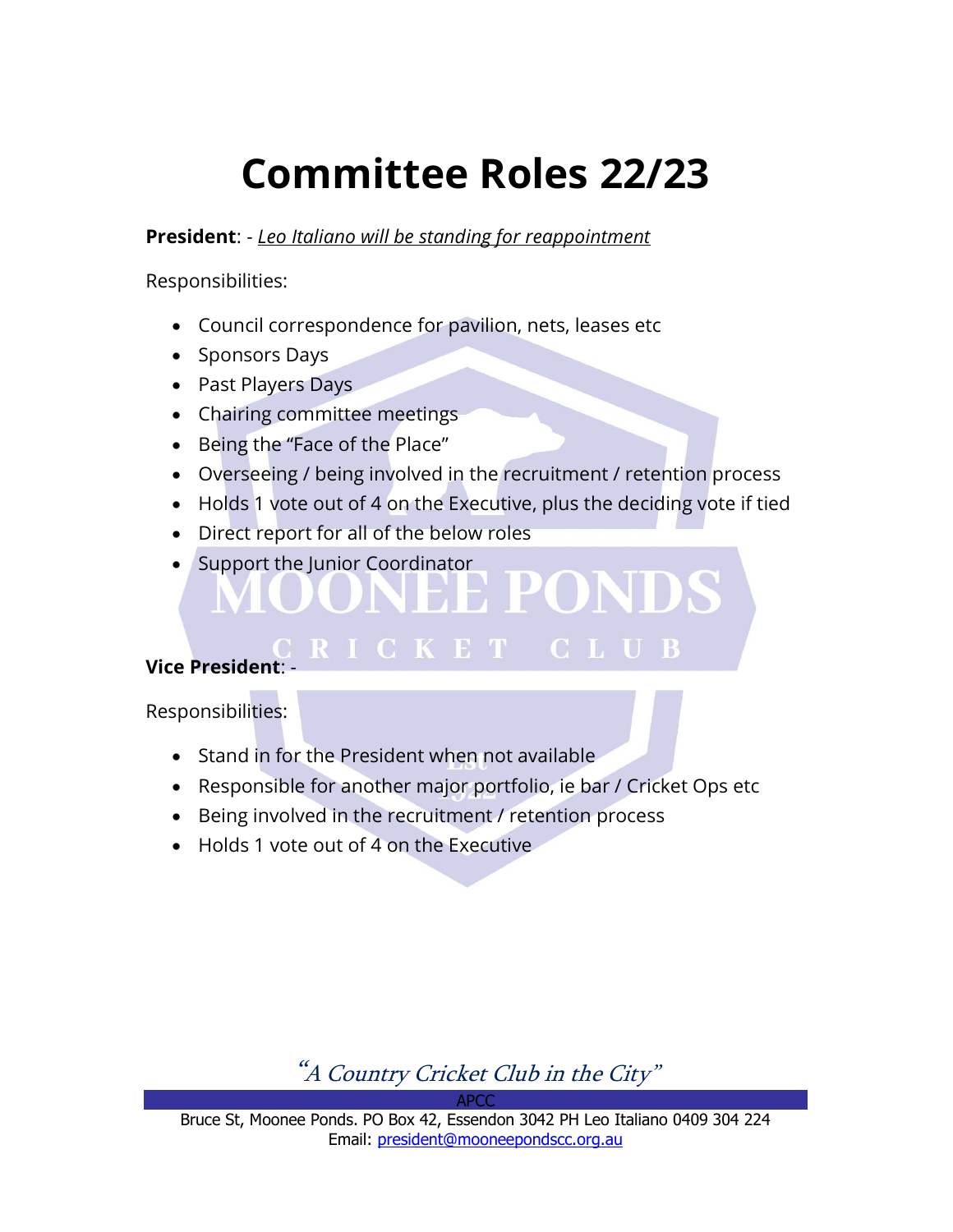#### Secretary:

Responsibilities:

- Recording and then dispersing committee meeting minutes
- $\bullet$  Is the 1<sup>st</sup> point of call for all incoming and outgoing correspondence
- Emptying the PO Box Fortnightly
- Filling out and submitting forms for Council, Associations etc
- Attending / ensuring we have a delegate present at all Association Committee meetings
- Holds 1 vote out of 4 on the Executive

#### Treasurer: (Could be leader with assistant)

Responsibilities:

 Responsible for ensuring the accountable management of Senior and Junior Club funds K E T **CLUB** 

> **Est** 1922

- Setting budgets with the Executive
- Recording all incoming and outgoing monies
- Maintaining a record of memberships payments
- Ensure all bills are paid
- Maintain MYOB
- Holds 1 vote out of 4 on the Executive
- Raising sponsorship invoices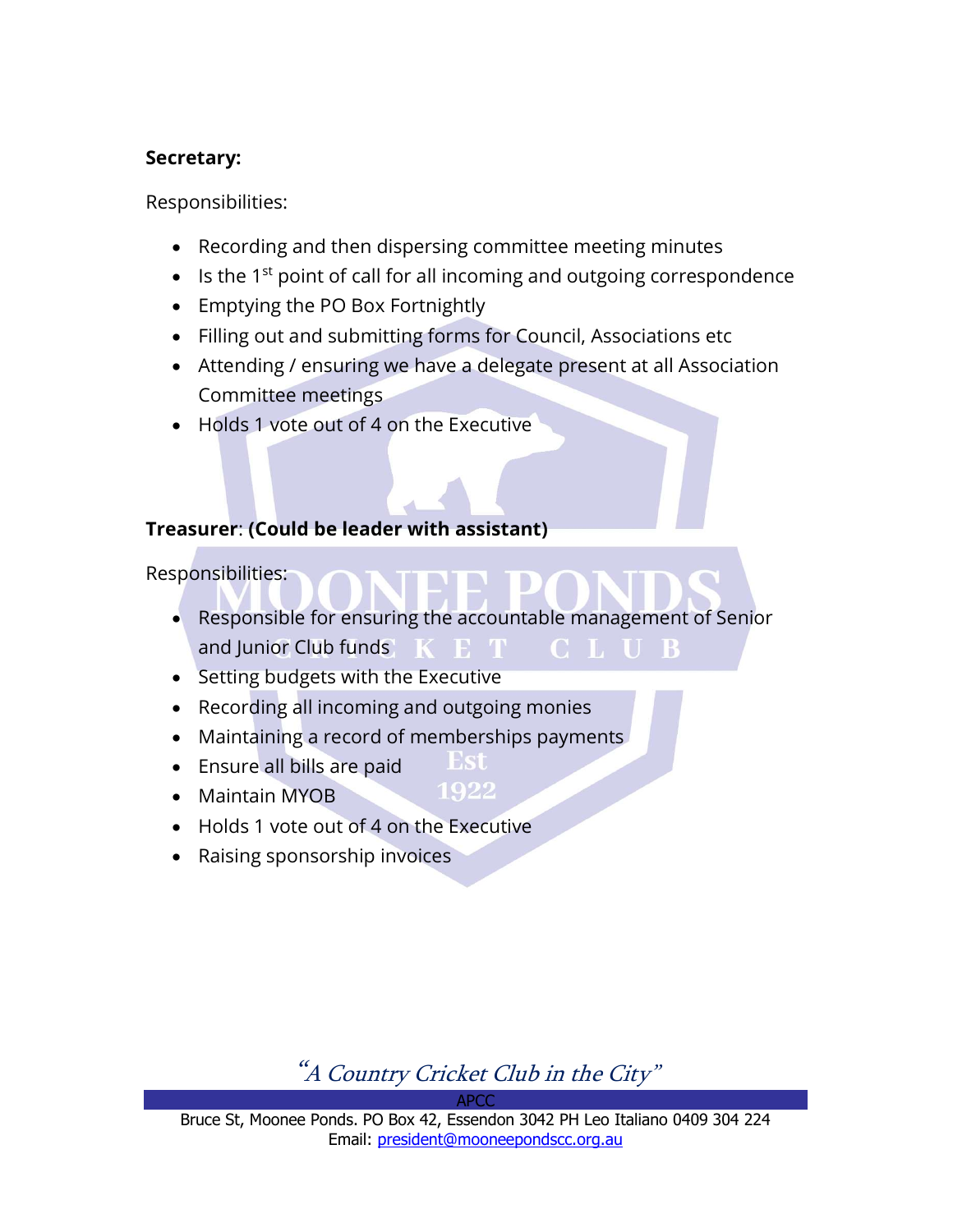## Sub Committee

#### Clothing Coordinator

Responsibilities:

- Ensuring pricing and quality is to standard every season
- Collate, submit, and then disperse all apparel including headwear
- Maintain a stock on hand registry
- Liaise with the Exec and Sponsorship manager before the beginning of every season to determine apparel sponsors

#### Sponsorship Manager / Fundraising Coordinator (with the President)

Responsibilities:

- $\bullet$  1<sup>st</sup> port of call for all Sponsors along with the President
- Fortnightly emails sent to all Sponsors
- Coordinate Sponsors Days
- Ensuring all packages are vetted by the Exec prior to releasing them every year
- Encourage our members to provide leads on sponsors for us to follow up

"A Country Cricket Club in the City"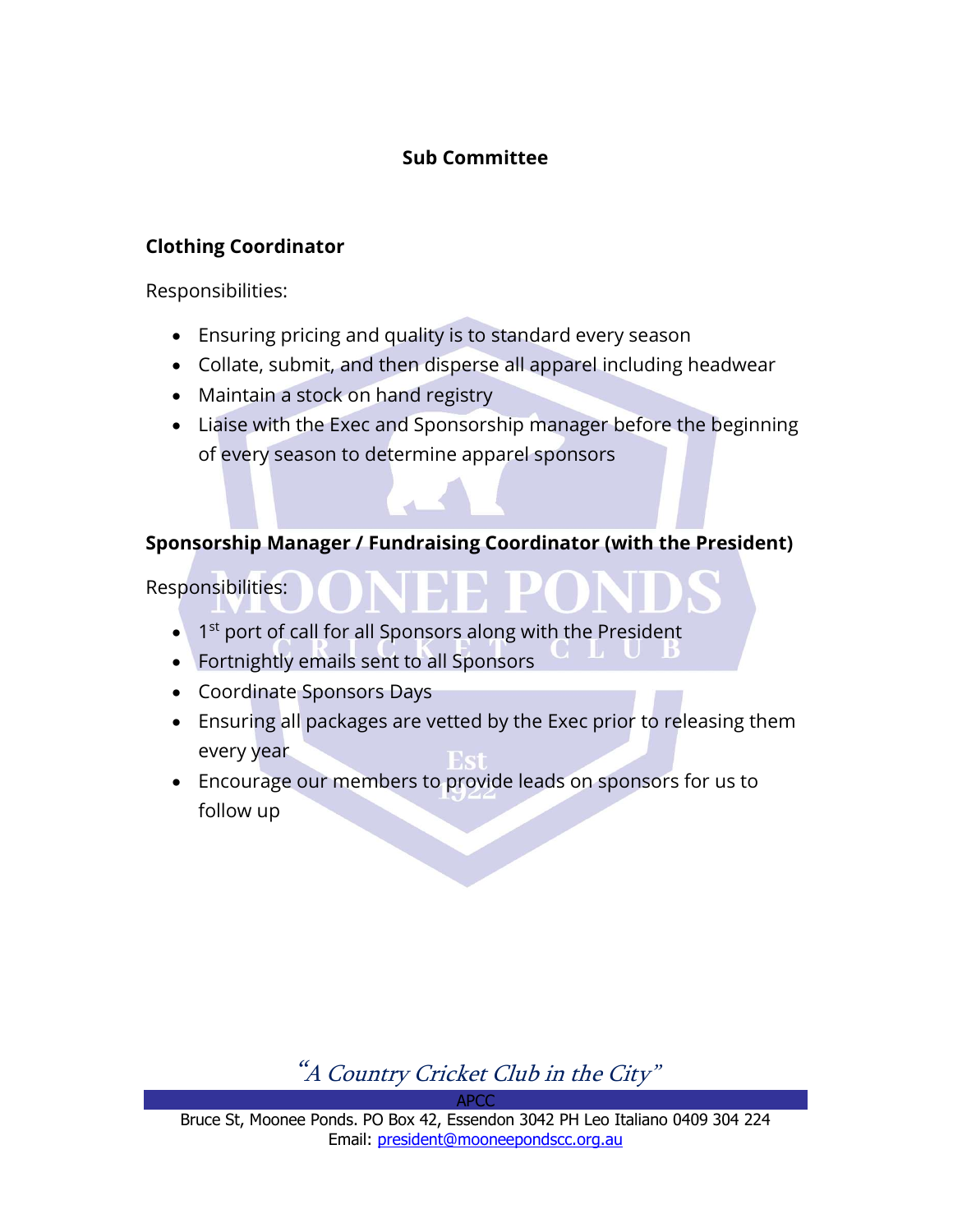## Ground/equipment manager:

Responsibility:

- Ensuring all training equipment is in good order
- Ordering balls for all grades
- Ensuring all match balls get back to the coach
- Ensuring all stumps, cones etc are to standard
- Curator communications and ensuring curator is paid by putting invoice into the Treasurer weekly
- Deal with council on ground matters
- Coordination of covers (put roster together / system in place)

# Junior Cricket Coordinator (Can have others reporting to you)

Responsibility:

- Reports directly to the Exec and will be included in budgeting for the junior program  $I$   $C$   $K$   $E$   $T$   $C$   $L$   $U$   $B$
- Implement a 5yr and 10yr strategy with goals that are set to be achieved yearly regarding growth, success etc
- Running the Junior program through appointing coaches that will report to them

1922

- Registration days
- Junior recruitment
- Ensuring all coaches are entering scores into My Cricket and paying match fees and send Media Manager weekly match reviews
- Ensuring all Junior memberships are paid in liaison with the Treasurer
- Overseeing the Woolworths program
- Build strong relationships with Cricket Victoria (President to be involved here)

# "A Country Cricket Club in the City"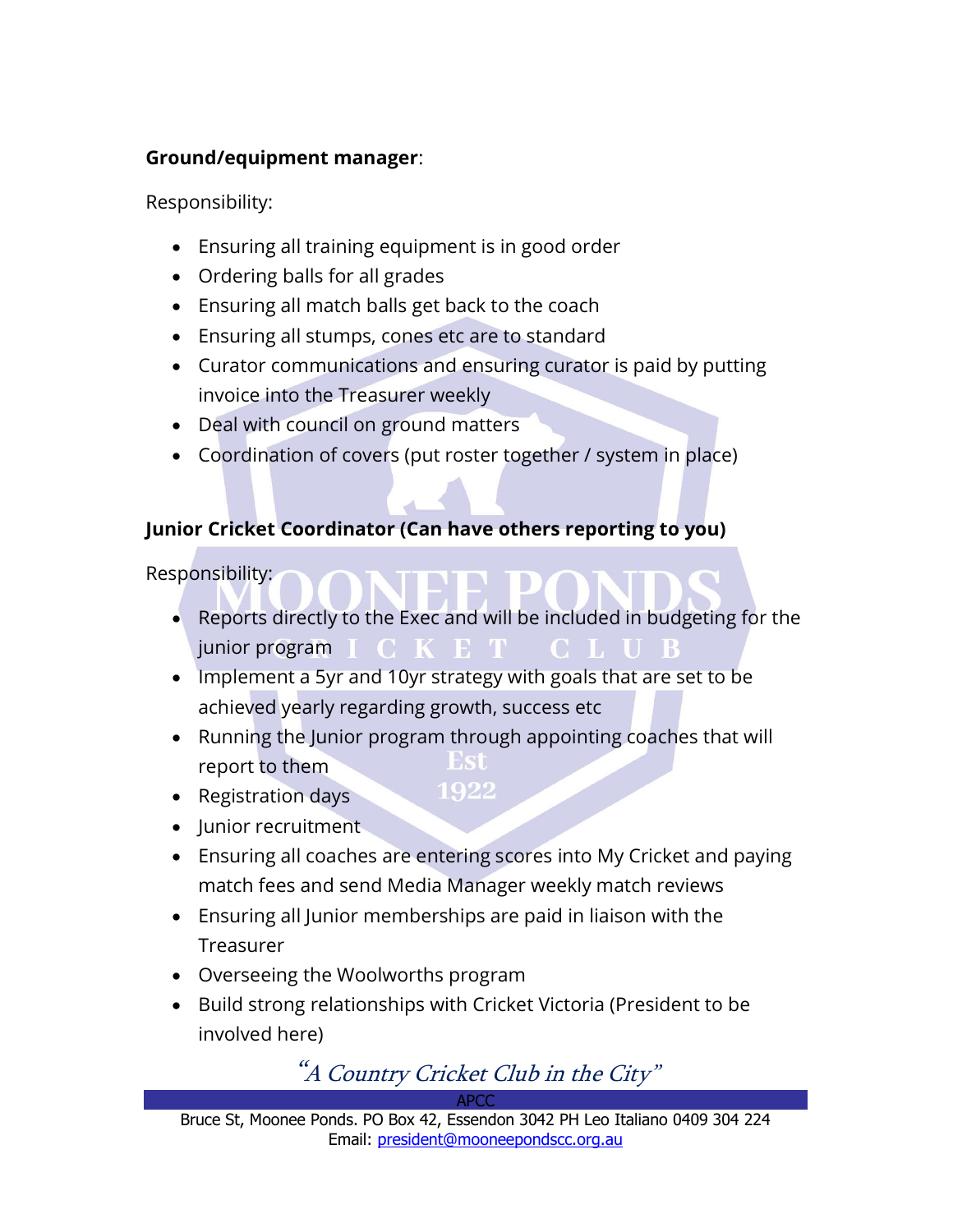#### Club house Manager /Bar/Food Manager

Responsibility:

- Ensuring the bar is fully stocked by using our sponsors
- Coordinating Thursday night meals through our sponsors and Saturday night BBQs
- Responsible for both of these areas for club functions
- Checking for all supplies, ie toilet paper etc
- Clubroom cleaning roster

#### Social Events Coordinator

Responsibility:

 Establishing a social calendar for the seniors and Juniors in conjunction with the committee

**CLUB** 

- Responsible for delegating function responsibilities to committee members at meetings
- Liaise with Media Manager to create and distribute flyers

RICKET -

Media manager

Responsibility:

- Ensure all club electronic media is up to date, professional and well Est presented 1922
- Manage club website
- Ensure all captains and junior coaches are providing weekly write ups on match results and then publishing them
- Advertise our sponsors
- Creating ideas for club promotion etc
- Ensure all Captains are entering scores on My Cricket